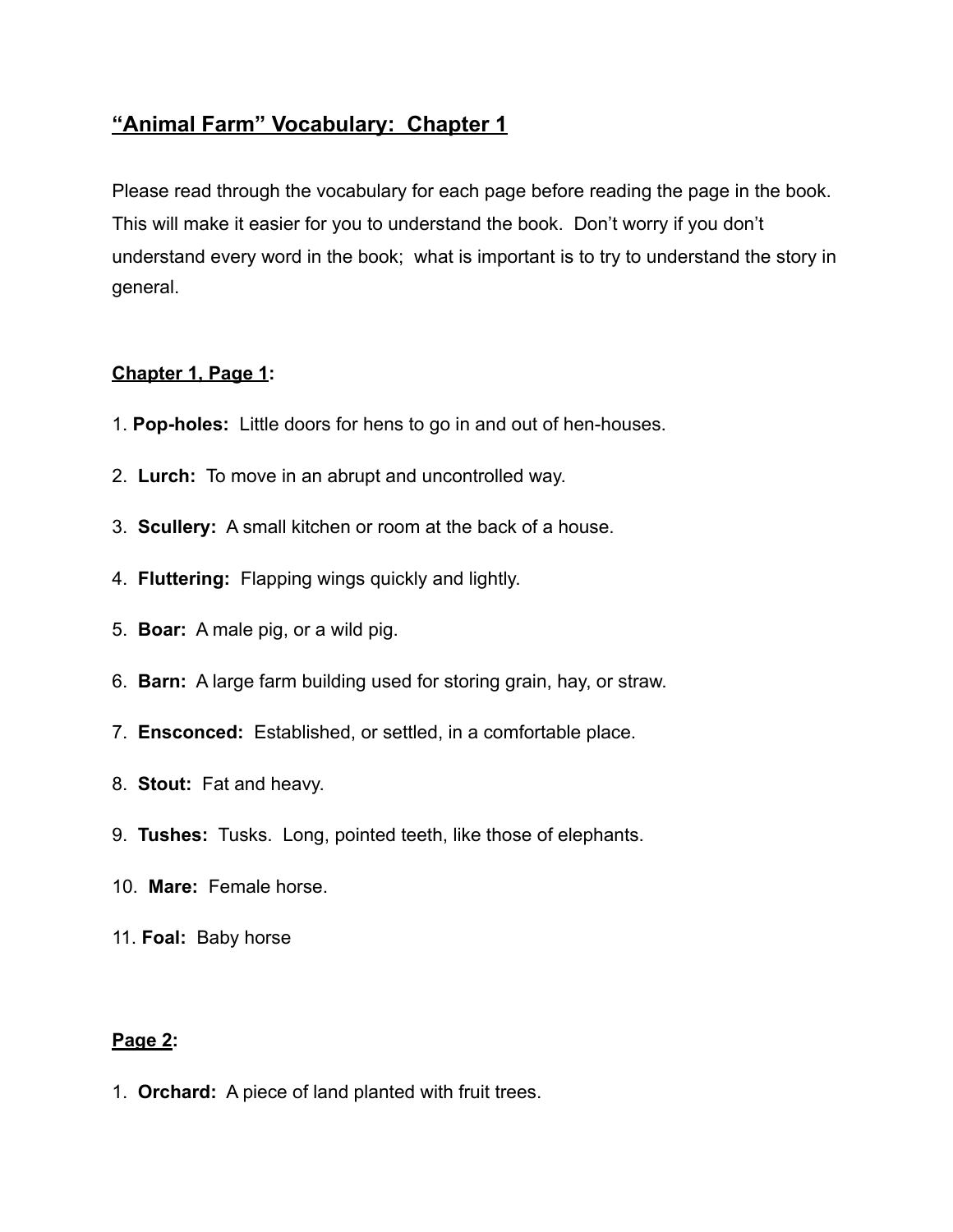- 2. **Grazing:** Eating grass in a field.
- 3. **Brood:** A family of young animals.
- 4. **Feebly:** Weakly; without strength or force.
- 5. **Trodden on:** Stepped on.
- 6. **Nestled down:** snuggled, lay comfortably inside or against something.
- 7. **Trap:** A light, two-wheeled carriage.
- 8. **Daintily:** In a delicate and lovely way.
- 9. **Tame:** Domesticated.
- 10. **Raven:** A crow; a large, black bird that feeds on dead animals.

#### **Page 3:**

- **1. Slaughtered:** Killed in a cruel or violent way.
- **2. Hideous:** Ugly or extremely unpleasant.
- **3. Leisure:** Free time for enjoyment

**4. Slavery:** The condition of being owned by someone else, and being forced to work for them without pay.

- **5. Soil:** The earth in which plants grow.
- **6. Plough:** A large farming tool that digs the soil so that seeds can be planted.
- **7. Starving:** Dying of hunger.
- **8. Dung:** The excrement of animals; manure. Used to make soil more fertile.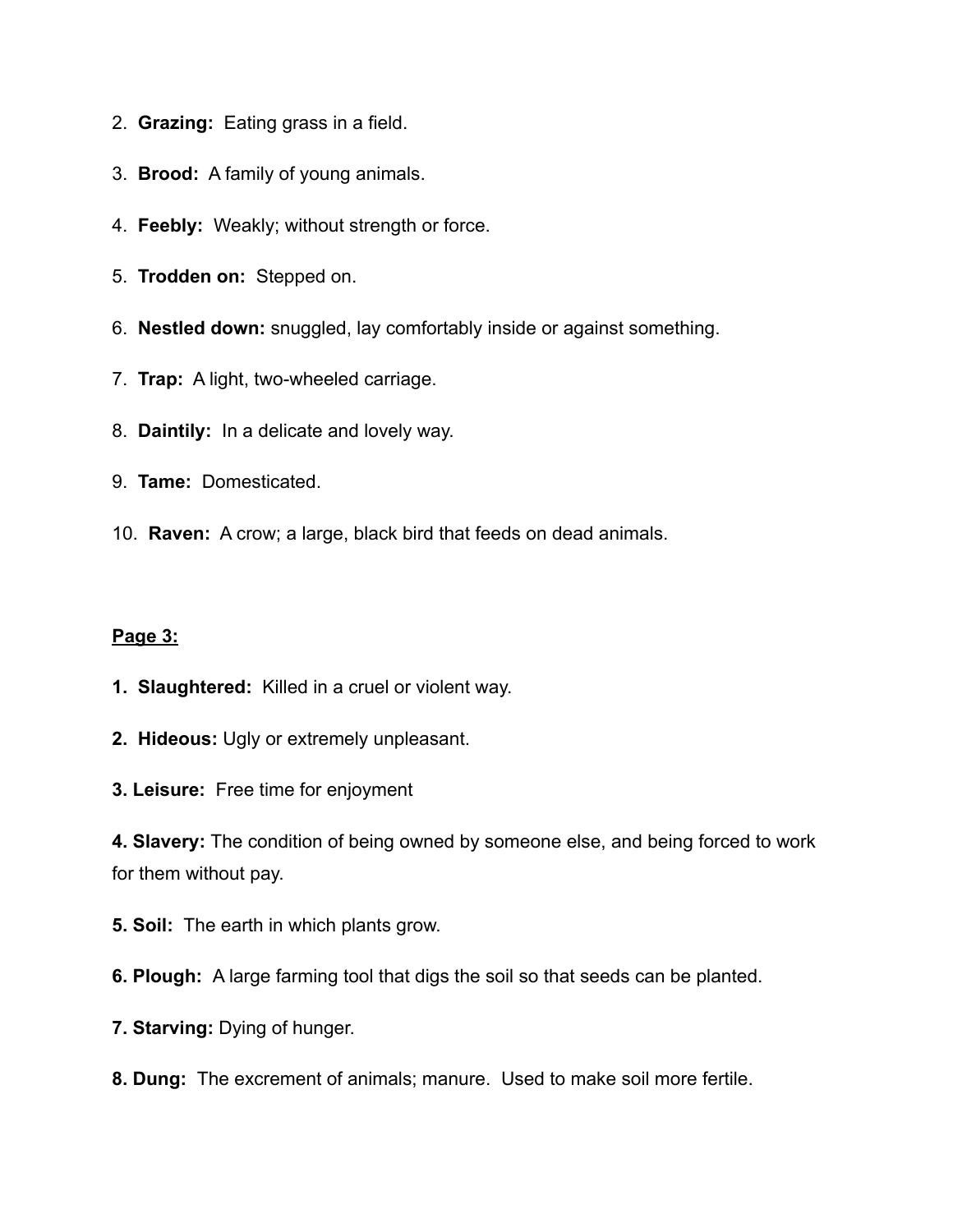**9. Breeding:** The mating, production and raising of baby animals.

**10. Calves:** Baby cows.

#### **Page 4:**

- **1. Bore:** Gave birth to.
- **2. Stall:** An individual compartment for an animal in a barn.
- **3. Span (= lifespan):** The amount of time that one lives.
- **4. Grumble:** to complain.
- **5. The block:** The surface where animals are killed and cut into pieces.
- **6. Remainder:** What is left.
- **7. Resolution:** A firm decision to do something, with purpose and determination.
- **8. Falter:** To hesitate; to start to lose strength and momentum.
- **9. Astray:** Away from the correct path or direction.

### **Page 5:**

- **1. Uproar:** A loud, public expression of anger.
- **2. Hindquarters:** Back legs.
- **3. Swift dash:** A quick run.
- **4. Trotter:** A pig's foot.
- **5. Dissentients:** Those who vote against something and oppose the majority.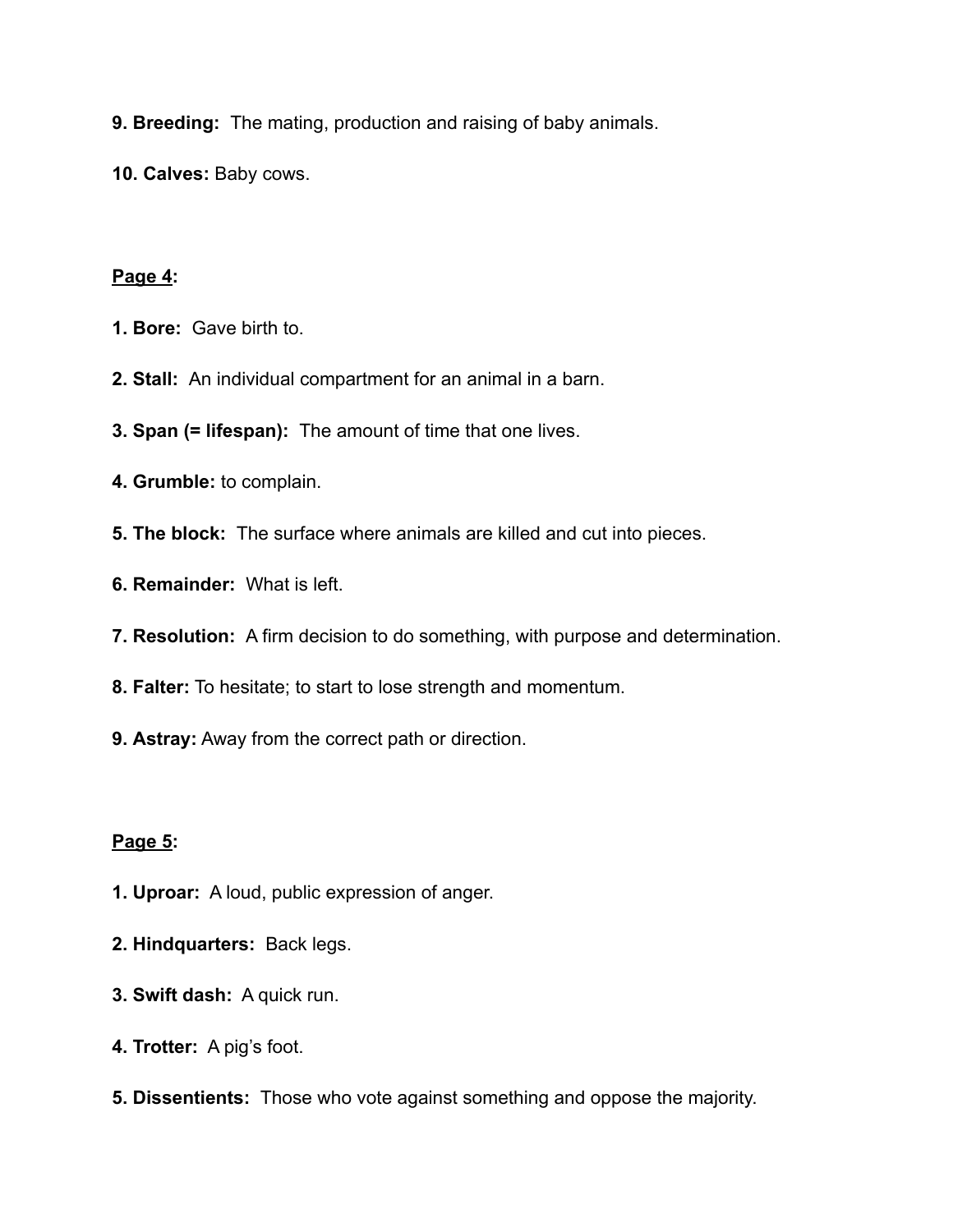- **6. Resemble:** To look like.
- **7. Trade:** To buy, sell, or exchange.
- **8. Clever:** Smart; intelligent.
- **9. Vanished:** Disappeared.

#### **Page 6:**

- **1. Stirring:** Moving; causing strong emotion.
- **2. Bit and spur:** Tools used to control horses by causing them pain and discomfort.
- **3. Whip:** A strip of leather or cord used to hit animals or people.

**4. "Wheat and barley, oats and hay, Clover, beans, and mangel-wurzels":** Foods for animals.

# **Page 7:**

- **1. Toil:** Work.
- **2. Hearken:** Listen.
- **3. Tidings:** Message; news; information.

## **4. Lowed, Whined, Bleated, Whinnied, quacked:** Animal sounds.

- **5. Awoke:** Woke up.
- **6. Sprang:** Jumped up quickly.
- **7. Seized:** Took quickly; grabbed.